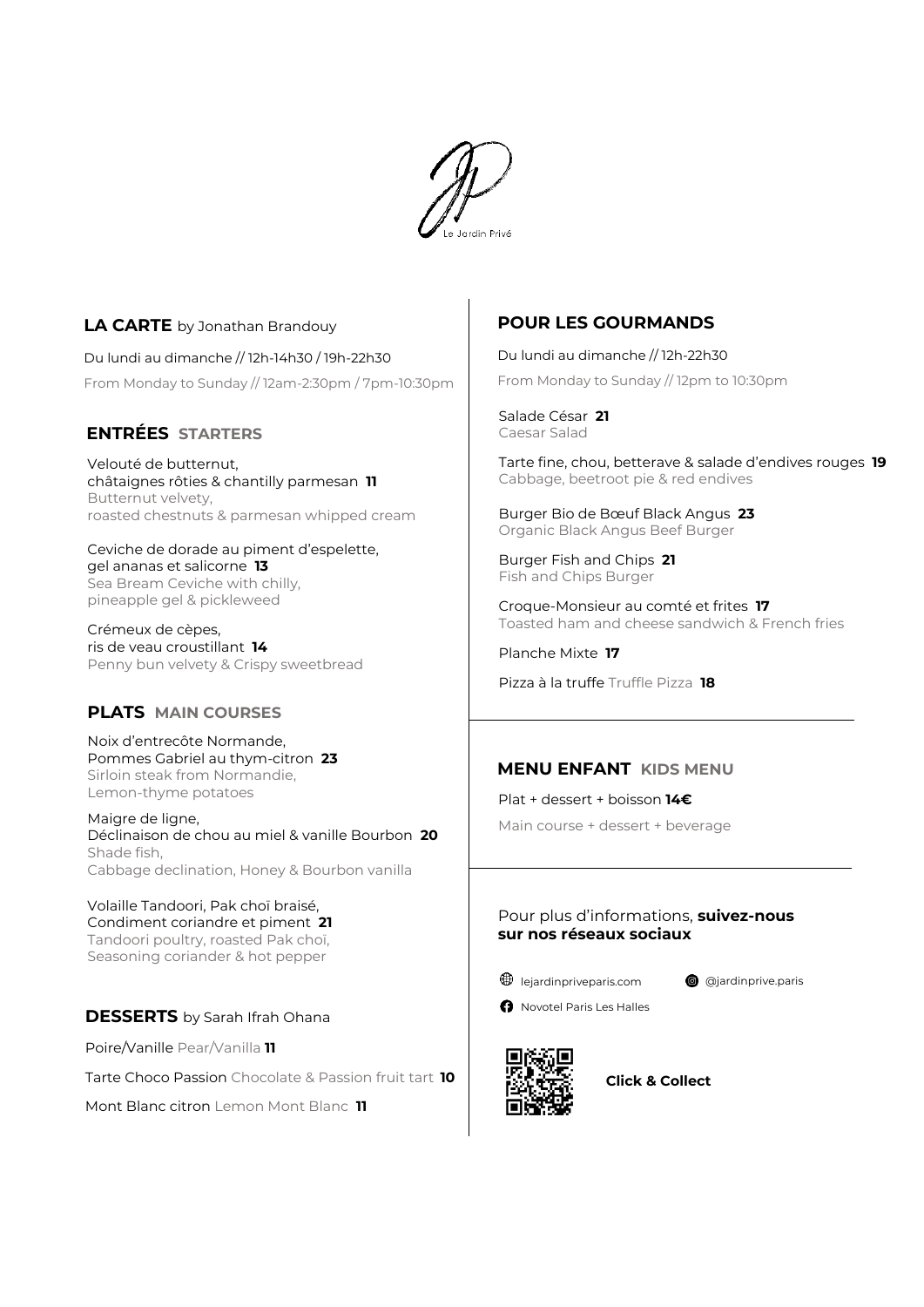# **NOS BOISSONS**

| <b>CHAMPAGNES</b>                                                        | 14cl  | 37.5cl | 75cl        |
|--------------------------------------------------------------------------|-------|--------|-------------|
| Laurent Perrier Millésimé 2008                                           |       |        | 120€        |
| Laurent Perrier « La Cuvée »                                             | 15€   | 45€    | 85€         |
| Laurent Perrier rosé                                                     | 18€   |        | 95€         |
| <b>Tsarine Brut Premium</b>                                              |       |        | 80€         |
| Prosecco                                                                 | 11€   |        | 55€         |
| <b>VINS ROUGES</b>                                                       |       |        |             |
| Bordeaux - Médoc - Château Lacombe Noaillac                              | 10E   | 25€    | 49€         |
| Loire - Bourqueil, Domaine de la Chanteleuserie                          | 7.5€  |        | 30€         |
| Bourgogne - Mercurey, Domaine Michel Juillot                             | 13.5€ |        | 65€         |
| Rhône - Grignan les Adhémar                                              | 7€    |        | 30€         |
| <b>VINS BLANCS</b>                                                       |       |        |             |
| Loire - Sancerre, Domaine les Collinettes                                | 12.5€ |        | 60€         |
| Bourgogne - Chablis, Domaine Gautheron                                   | 13€   | 32€    | 62€         |
| Pays d'Oc - Viognier                                                     | 6€    |        | 29€         |
| Rhône - Condrieu, Domaine Gaillard                                       |       |        | 110€        |
| <b>VIN ROSÉ</b>                                                          |       |        |             |
| Côtes de Provence « M de Minuty »                                        | 10€   |        | 49€         |
| <b>BIÈRE BOUTILLE</b>                                                    |       |        | 33cl        |
| 1664 Blonde / Ciney Blonde / Hapkin Blonde / Desperados                  |       |        | 8€          |
| Heineken (0% alcohol)                                                    |       |        | 6.5€        |
| Grimbergen blanche / Grimbergen ambrée / Lagunitas IPA                   |       |        | 8€          |
| Cidre Bio Sassy l'Angélique                                              |       |        | 7€          |
| <b>BIÈRE PRESSION</b>                                                    | 25cl  |        | 50cl        |
| Heineken                                                                 | 5€    |        | 9€          |
| Adnams Ghost Ship IPA                                                    | 4.5€  |        | 8.5€        |
| Mort Subite Blanche                                                      | 5€    |        | 9€          |
| Monaco / Panaché / Picon                                                 | 5€    |        | 9€          |
| <b>APÉRITIFS</b>                                                         |       |        |             |
| Ricard, Pastis 51 (2cl) / Martini Bianco ou Rosso, Campari, Aperol (6cl) |       |        | 7€          |
| Porto rouge Tawny (6cl)                                                  |       |        | 8€          |
| Kir (14cl) / Kir royal (14cl) (choix de crème : cassis, mûre, pêche)     |       |        | 9€/16€      |
| <b>SPIRITUEUX</b>                                                        |       |        | 4cl         |
| Tequila Olmeca Blanco / Téquila Patrón Silver                            |       |        | 11€/15€     |
| Cachaça Sagatiba                                                         |       |        | $11 \in$    |
| Gin Gordon's London Dry / Gin Bombay Sapphire / Gin Hendrick's           |       |        | 10€/12€/14€ |
| Vodka Eristoff / Vodka Absolut / Vodka Grey Goose                        |       |        | 10€/12€/14€ |
| Rhum Dillon Blanc / Brun                                                 |       |        | 11€         |
| Rhum Havana Club 3 ans / Anejo Especial                                  |       |        | 11€/14€     |
| Rhum Don Papa / Rhum Zacapa 23 ans Solera                                |       |        | 14€/15€     |
| Supplément soft                                                          |       |        | 4€          |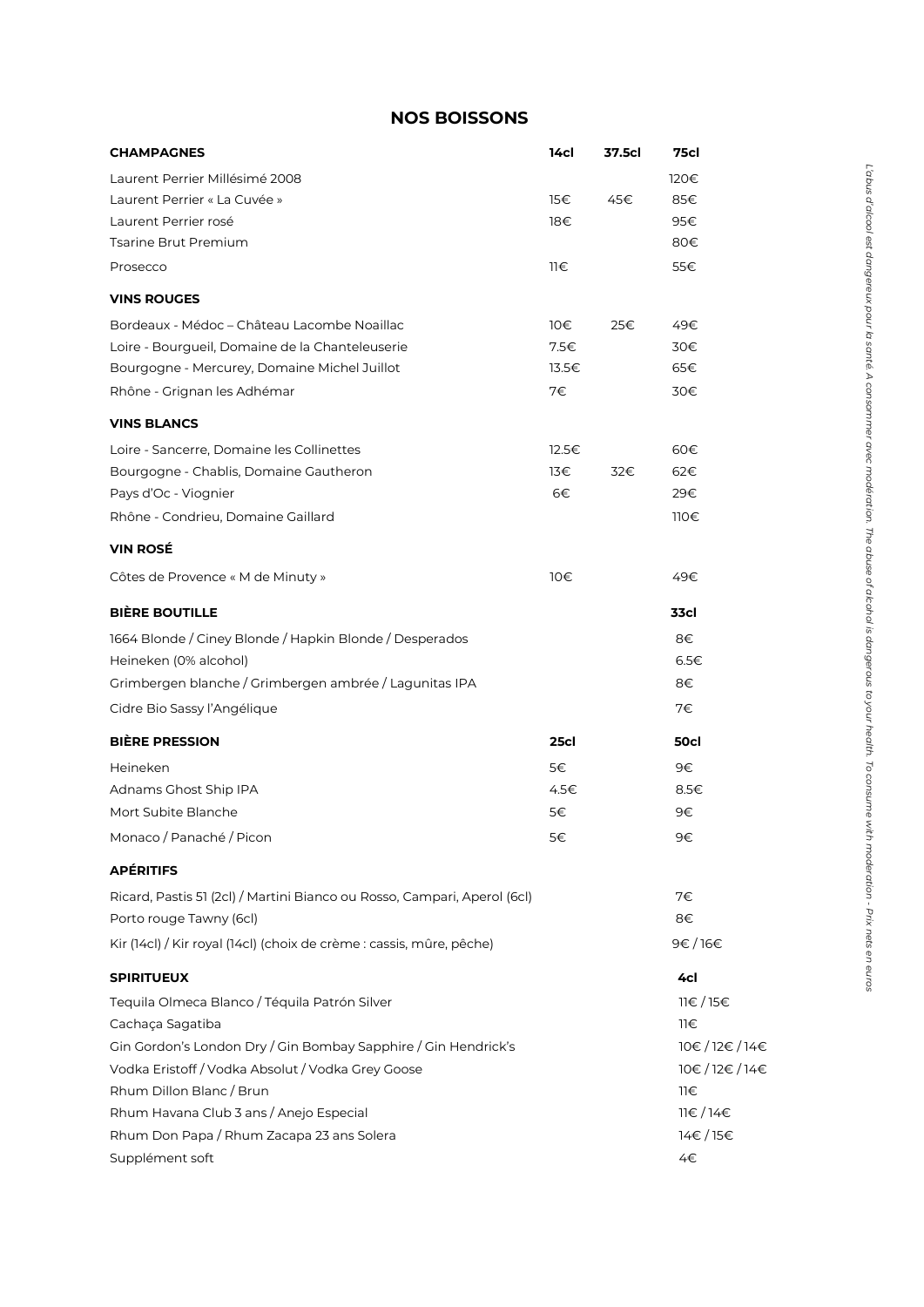| <b>WHISKIES</b>                               | 4cl                   |
|-----------------------------------------------|-----------------------|
| <b>Blended</b>                                |                       |
| <b>J&amp;B Rare</b>                           | 10€                   |
| Chivas regal 12 ans                           | 13€                   |
| Single mat                                    |                       |
| Oban 14 ans                                   | 14€                   |
| Isle of Islay                                 |                       |
| Lagavulin 16 ans                              | 14€                   |
| <b>Scotch whisky</b>                          |                       |
| Haig Clubman                                  | 14€                   |
| Talisker                                      | 14€                   |
| Irish                                         |                       |
| Jameson                                       | $\exists \exists \in$ |
| Single mat                                    |                       |
| <b>Bulleit Bourbon</b>                        | 12€                   |
| Highland Aberlour                             | 13€                   |
| <b>Tennesse</b>                               |                       |
| Jack Daniel's                                 | $\exists \exists \in$ |
| <b>Rye</b>                                    |                       |
| <b>Bulleit Rye</b>                            | 13€                   |
| <b>DIGESTIFS / LIQUEURS</b>                   | 4cl                   |
| Cognac Rémy Martin VSOP / XO                  | 14€/18€               |
| Armagnac Château de Laubade VSOP / Hors d'âge | 11€/12€               |
| Calvados Drouin                               | $\exists \exists \in$ |
| Eau de vie - Poire Williams                   | $\exists \exists \in$ |
| Eau de vie - Mirabelle                        | 11€                   |
| Rubis (Eau de vie de grain)                   | 12€                   |
| Get 27 / Get 31                               | 10€                   |
| Baileys / Drambuie                            | 10€                   |
| Fernet Branca                                 | 10€                   |
| Amaretto / Cointreau                          | 10€                   |
| Soho                                          | 10€                   |
| Saint Germain / Grand Marnier / Chambord      | 12€                   |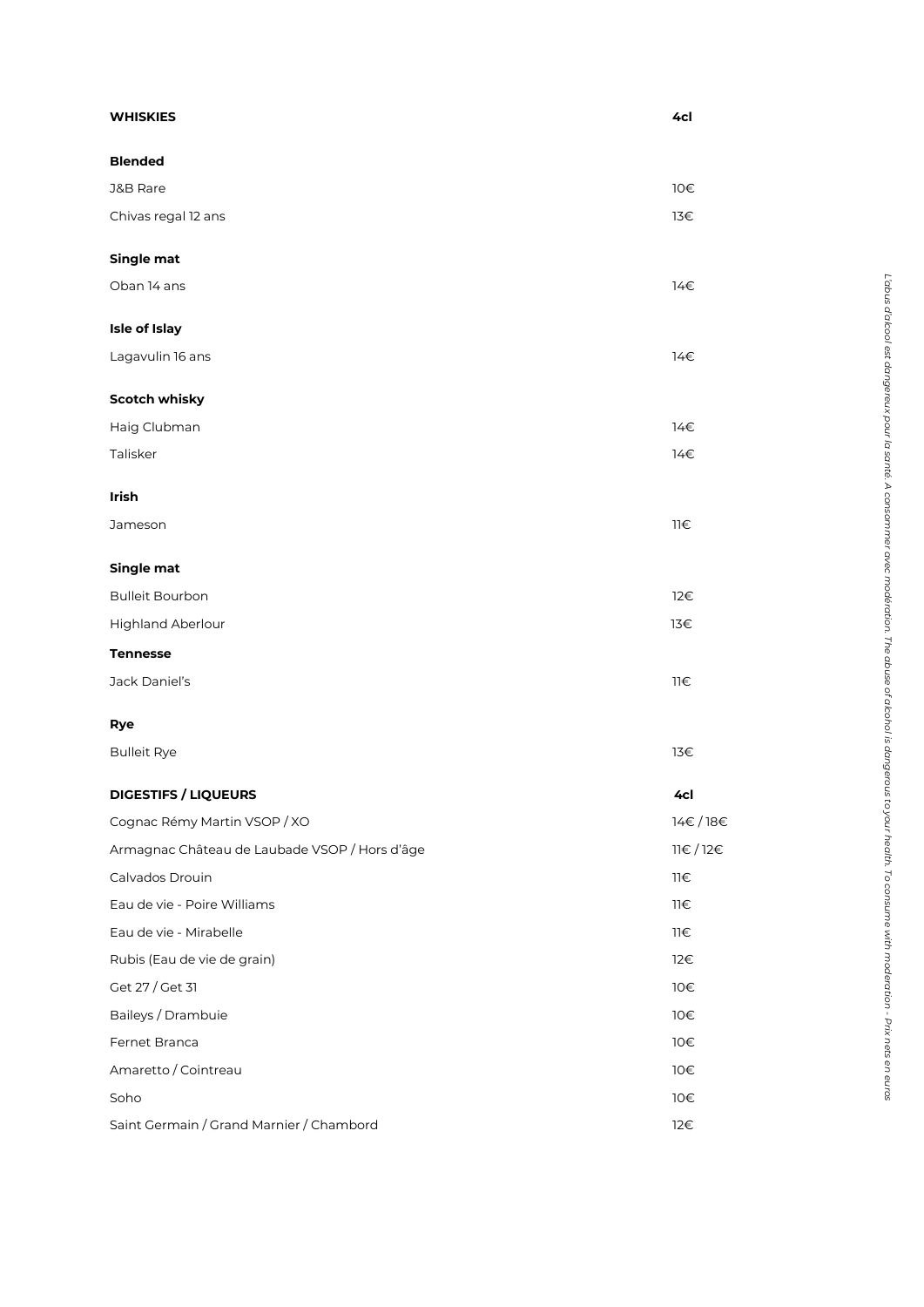## **NOS COCKTAILS**

#### **LES CLASSIQUES** - 14 €

Americano *Vermouth rouge, Campari, Eau gazeuse* Apérol Spritz *Apérol, Prosecco, Eau gazeuse* Caïpirinha *Cachaça, Citron vert, Sucre de canne, Cassonade* Cosmopolitan *Vodka, Triple sec, Jus de citron vert, Jus de Cranberry* Grog (15 €) *Rhum, Jus de citron jaune, Infusion tilleul, Miel* Irish Coffee (15 €) *Whisky irlandais, Café, Sucre de canne, Crème sucrée* Long island iced tea (17 €) *Gin, Téquila, Rhum, Vodka, Triple sec, Jus de citron jaune, Cola* Margarita *Téquila, Jus de citron vert, Triple sec* Mojito *Rhum, Sucre de canne, Cassonade, Citron vert, Menthe, Eau gazeuse, Angostura* Negroni *Gin, Campari, Vermouth rouge* Rusty Nail *Whisky, Drambuie* Sex On The Beach *Vodka, Crème de pêche, Liqueur de framboise, Jus d'ananas, Jus de Cranberry* Passion Star Martini (15 €) *Champagne, Vodka, Jus de passion, Sirop de vanille* Piña Colada *Rhum, Jus d'ananas, Crème de coco*

#### **LES CRÉAS** - 12,50 €

Le JJ *Liqueur de litchi, Triple sec, Sirop de fraise, Jus de citron vert, Thé Rooibos à la Vanille Bourbon* Mango Mezcal *Mezcal, Curaçao bleu, Jus de citron vert, Sucre de canne, Jus de mangue* Le M *Rinquinquin, Jus de citron jaune, Vodka, Jus de pêche, Jus de Cranberry, Sucre de canne* Rosemary *Porto blanc, Gingembre, Tonic*

#### **LES MOCKTAILS** – 9 €

Afterglow *Jus d'ananas, Jus d'orange, Sirop de grenadine* Freshness *Jus d'ananas, jus de fruit de la passion, Jus d'orange, Jus de citron vert, Sirop de vanille* Mango Sparkle *Jus de mangue, Jus de pomme, Schweppes agrume* Virgin Mojito *Sucre de canne, Cassonade, Citron vert, Menthe, Eau gazeuse*